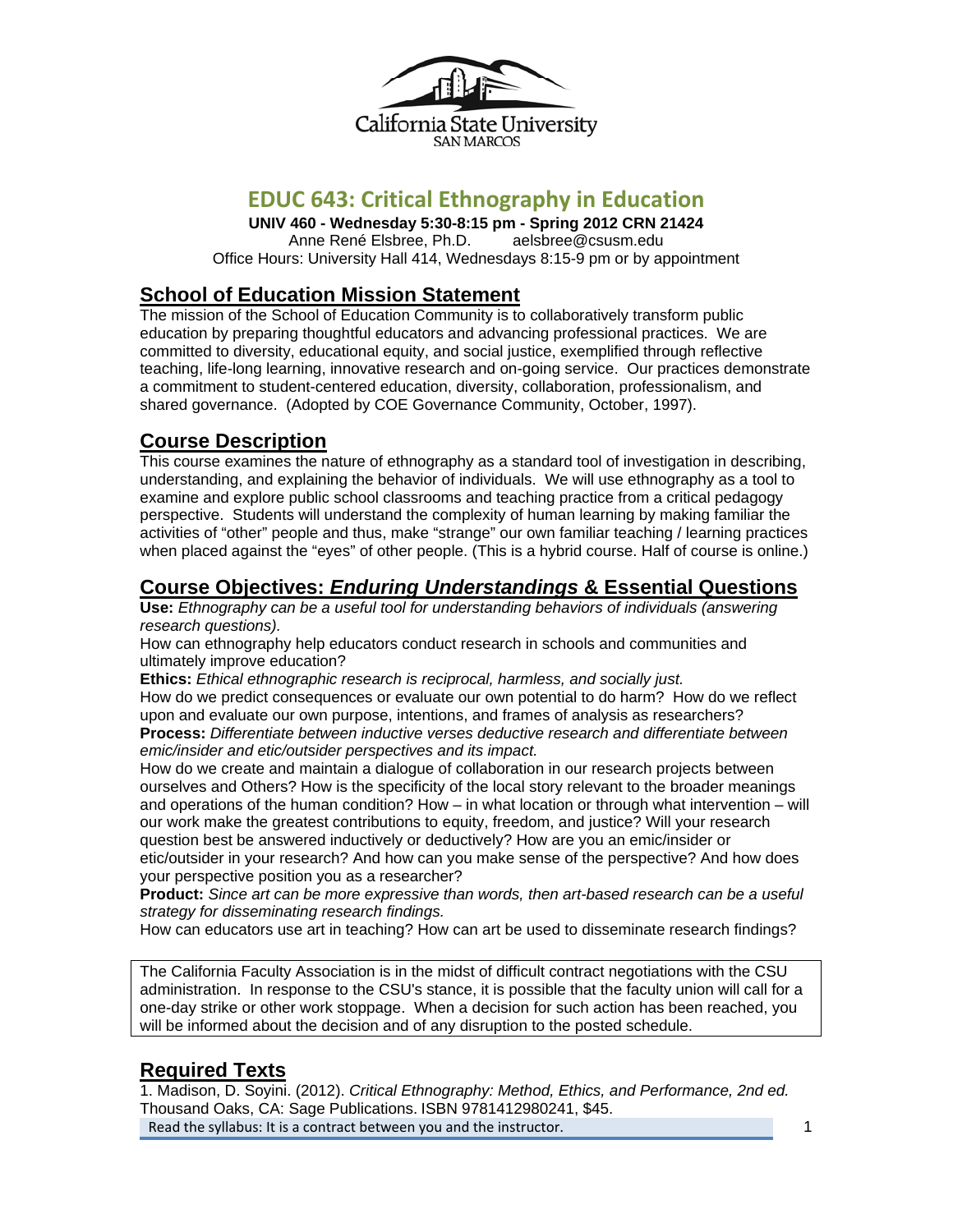2. American Psychological Association. (2009). *Publication Manual of the American Psychological Association, 6th Ed*. NY: APA. ISBN-13: 9781433805622 \$36.

### **Graduate Writing Requirements**

 level courses. The California State University maintains a Graduation Writing Assessment Requirement (GWAR) for master's candidates. This requirement must be achieved prior to Advancement to Candidacy. A master's candidate will satisfy the graduate writing requirement by receiving a passing score on a written product as assessed with the GWAR rubric. Toward the goal of providing opportunity for graduate students in the School of Education to satisfy the writing requirement, all papers in all graduate classes must adhere to the writing and format style guidelines detailed in the sixth edition of the Publication Manual of the American Psychological Association. This manual is a required textbook for all CSUSM School of Education graduate-

### **EDUC 643 Critical Ethnography in Education Assignments**

#### **Reading Responses, 30 points**

As part of the weekly readings you will be required to complete a reading response. The reading response prompt is **designed to help you focus your reading** and to prepare you for participation in class activities. Reading responses **will only be accepted the date that it is due.**  *If you are absent and want to earn credit for the reading response you must email the readings response to the instructor before the start of class.* Each reading response is worth 1 point, 1% of the course grade. There will be 30 different reading responses for the semester totaling 30 points, 30% of the course grade.

#### **Ethnographic Observation, 20 points**

Go with a partner or small group to one of the following places in your community: Library, Laundromat, Coffee Shop or Local Recreation Center. Spend a **minimum of an hour** in the space collecting ethnographic data.

Take notes on the space, the people using the space and the interactions of those in the social setting. Write up the notes and share with your team. Bring the data collected to the following class for group analysis. Once we collect the data we will analyze the data and create art with the materials in an effort to disseminate the research findings.

Each group will complete handwritten field notes, typed up field notes, memos, coding analysis, discussion of findings, an art form representing your findings, and a self-assessed rubric. This observation is worth 20 points.

#### **Choice Assignment, 50 points**

You will *choose* an assignment that will help you meet your educational goals in the MA program. This assignment is designed to help you stay on track and make progress towards your culminating activity (thesis or project). You will be required to *incorporate ethnographic research methods* and/or *one of the art-based research methods* in your assignment. You will develop a rubric to self-assess your work. You are welcome to use/adapt the thesis or project chapter rubrics for this assignment. This assignment is worth 50 points.

Some options for the assignment include:

- Write an IRB Proposal
- Write a Chapter for your Thesis or Project
- Conduct Action Research (Can be used for Inquiry Assignment for BTSA.)
- Develop an Art-Based Curriculum
- Teach Ethnography to Your Students
- Teach Your Students to do Social Justice Work using Art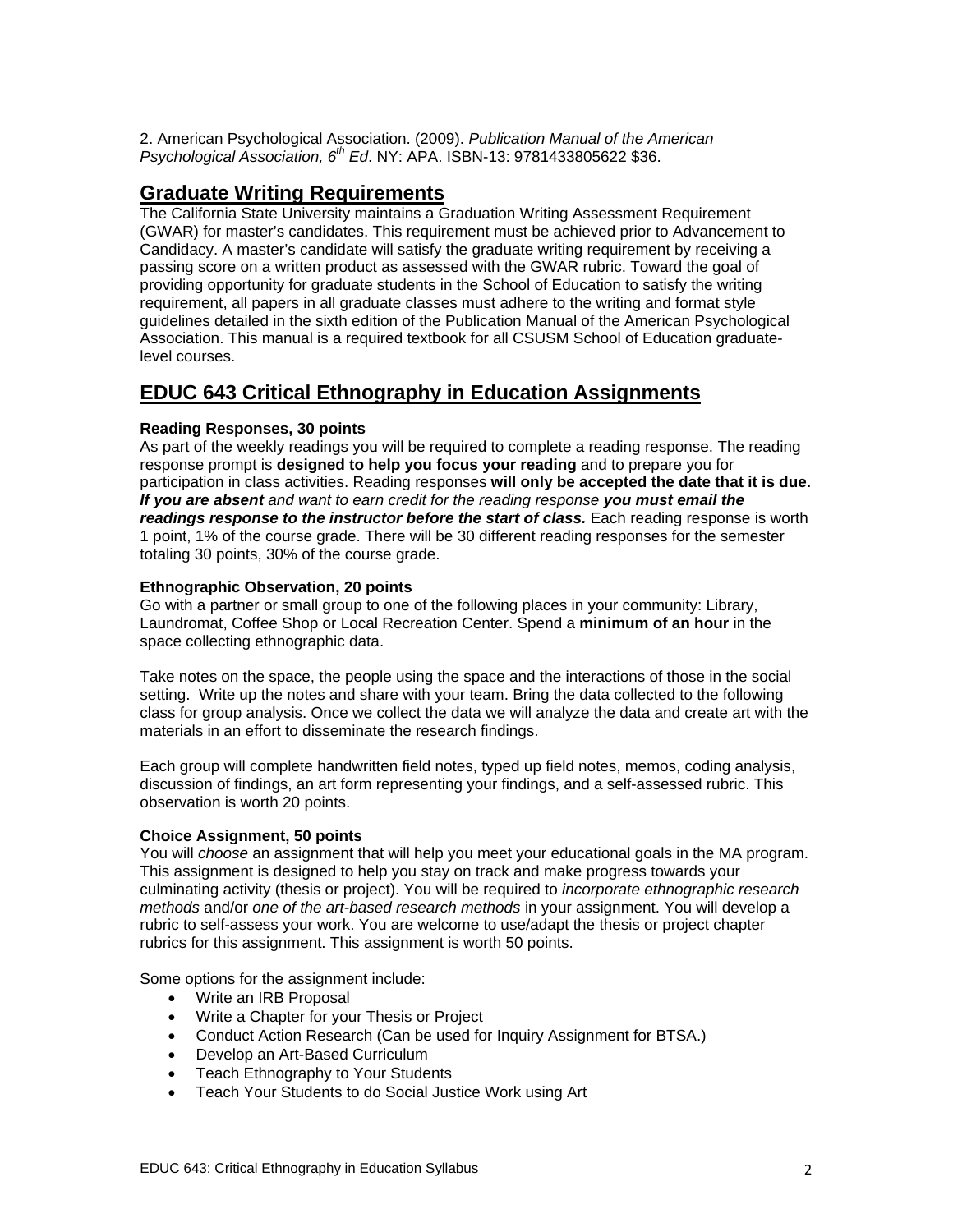Choice Assignment *Rubric is due Session 2*. An *Outline* of your Choice Assignment is due Week 3. Choice Assignment *Drafts are due to your peer reviewer Week 4 & 8*. Peer *Feedback is due Week 5 & 10. Choice Assignment and Self-Assessed Rubric is due to instructor Session 13*.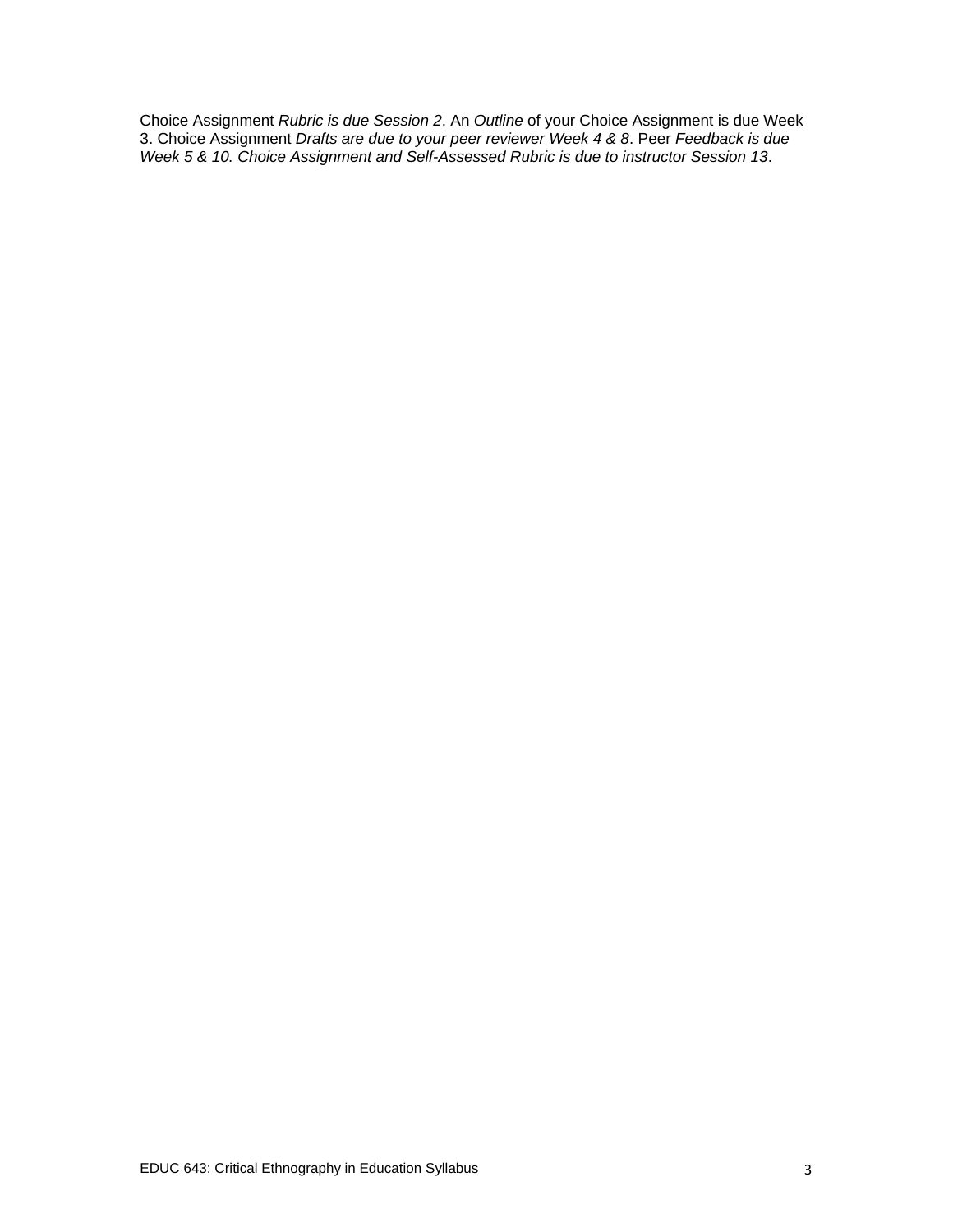#### **EDUC 643 Spring Elsbree – Schedule**

| Date/Topic/Objectives                                                                                                                                                                                                                                                                                                                                                    | Assignment to be completed BEFORE Class Session                                                                                                                                                                                                                                                                                                                                                                                                                                                                                                                                                                                                                                                                                                                                                                                                                                                                                                                                                                                                                                                                                                                                                                                                                                                                                                                                                                                                                                                                                                                                                                                                                                                                                           |
|--------------------------------------------------------------------------------------------------------------------------------------------------------------------------------------------------------------------------------------------------------------------------------------------------------------------------------------------------------------------------|-------------------------------------------------------------------------------------------------------------------------------------------------------------------------------------------------------------------------------------------------------------------------------------------------------------------------------------------------------------------------------------------------------------------------------------------------------------------------------------------------------------------------------------------------------------------------------------------------------------------------------------------------------------------------------------------------------------------------------------------------------------------------------------------------------------------------------------------------------------------------------------------------------------------------------------------------------------------------------------------------------------------------------------------------------------------------------------------------------------------------------------------------------------------------------------------------------------------------------------------------------------------------------------------------------------------------------------------------------------------------------------------------------------------------------------------------------------------------------------------------------------------------------------------------------------------------------------------------------------------------------------------------------------------------------------------------------------------------------------------|
| <b>WEEK 1: JAN 25</b><br>Introduction to Critical<br>Ethnography in<br>Education<br>Community<br>$\bullet$<br><b>Building</b><br>Assignments<br>$\bullet$<br>Schedule<br>$\bullet$<br>Introduction to Critio<br>$\bullet$<br>Ethnography in<br>Education<br>Lay Summary<br>$\bullet$<br><b>Hybrid Course:</b><br>٠<br>Design Supports &<br>Participation<br>Requirements | <b>Read Syllabus</b><br><b>Register for Class</b><br><b>Buy Books</b><br><b>Read Madison (2005) Ch. 1-3</b><br>RR 1: Describe how one of the three researchers in the Chapter 3 case studies<br>(Joan, Robert or Nia) are "positioned" Madison, 2005, p. 5-8)? How are the<br>researchers insiders or outsiders? How do they acknowledge their power, privilege<br>and biases? How do they examine their intentions, methods and their possible<br>effects in terms of their research paradigm, authority and moral responsibility<br>relative to representation and interpretation?<br>RR2. Describe how one of the researchers in Chapter 3 (Joan, Robert or Nia) uses<br>theory to inform his/her methodology and interpretations of the data collected? How<br>do the researcher's questions guide this process (Madison, 2005, Chapter 2)?<br>Describe which process in Chapter 2 is modeled by your researcher.<br>RR3. In terms of your culminating activity (thesis or project) or your Choice<br>Assignment for this course, write a draft of your lay summary.<br>How would you describe your research design to your research participants?<br>(This can be a draft for your consent letter.)<br>Address the lay summary guiding questions (Madison, 2005, p. 23-25):<br>a. Who are you?<br>b. What are you doing & Why?<br>c. What will you do with the results?<br>d. How were participants selected?<br>e. What are the possible benefits or risks to participants?<br>f. How will you assure confidentiality and anonymity?<br>g. How often and how long would you like to meet for interviews and observations?<br>h. How and in what manner will you ask participants permission to document their<br>words and actions? |
| <b>WEEK 2: FEB 1</b><br>Ethnographic Ethics &<br>Art-Based Inquiry<br><b>Online Class</b><br><b>Ethical Models</b><br>$\bullet$<br>Insiders/Outsiders<br>Art: Tool to<br>$\bullet$<br>address ethical<br>concerns in<br>teaching and<br>research                                                                                                                         | Re-read Syllabus<br>READ Mortenson, Peter & Kirsch, Gesa. (Eds.) (1996). Ethics and Representation<br>in Qualitative Studies of Literacy, Urbana, IL: National Council of Teachers of<br>English.<br>Choose 1 of the 3 chapters to read:<br>Chapter 3: Dealing with Data, p. 40-57 (pdf pp.73-90)<br>Chapter 5: Dilemmas of Fidelity, p. 77-94 (pdf pp.110-127)<br>0R<br>Chapter 6: Ethnography and the Problem of the Other, p.97-114 (pdf pp. 130-146).<br>RR4. What ethical model will you follow or not and why?<br>READ Smith, Linda Tuhiwah. (1999). Articulating an Indigenous Research Agenda,<br>in Decolonizing Methodologies: Research and Indigenous Peoples, Dunidin, New<br>Zealand: University of Otago Press, pp. 123-141.<br>RR5. In regards to readings by Mortenson & Gesa (1996) and Tuhiwah Smith<br>(2000), in what ways will you be an insider/outsider in your research and how will<br>those positions create limits or possibilities for you?<br>READ one of the following chapters on Art-Based Research:<br>Cahnmann-Taylor, Melissa & Richard Siegesmund (Ed.) (2008). Art-Based<br>Research in Education: Foundations for Practice, NY: Routledge, pp.1-49.<br>RR6. How would art-based inquiry serve your teaching and/or research goals?<br>RR7: Read this session's ppt and identify one idea/concept/methodology that will<br>inform your teaching, research or project development.<br><b>Identify Choice Assignment &amp; Develop Rubric</b>                                                                                                                                                                                                                                                          |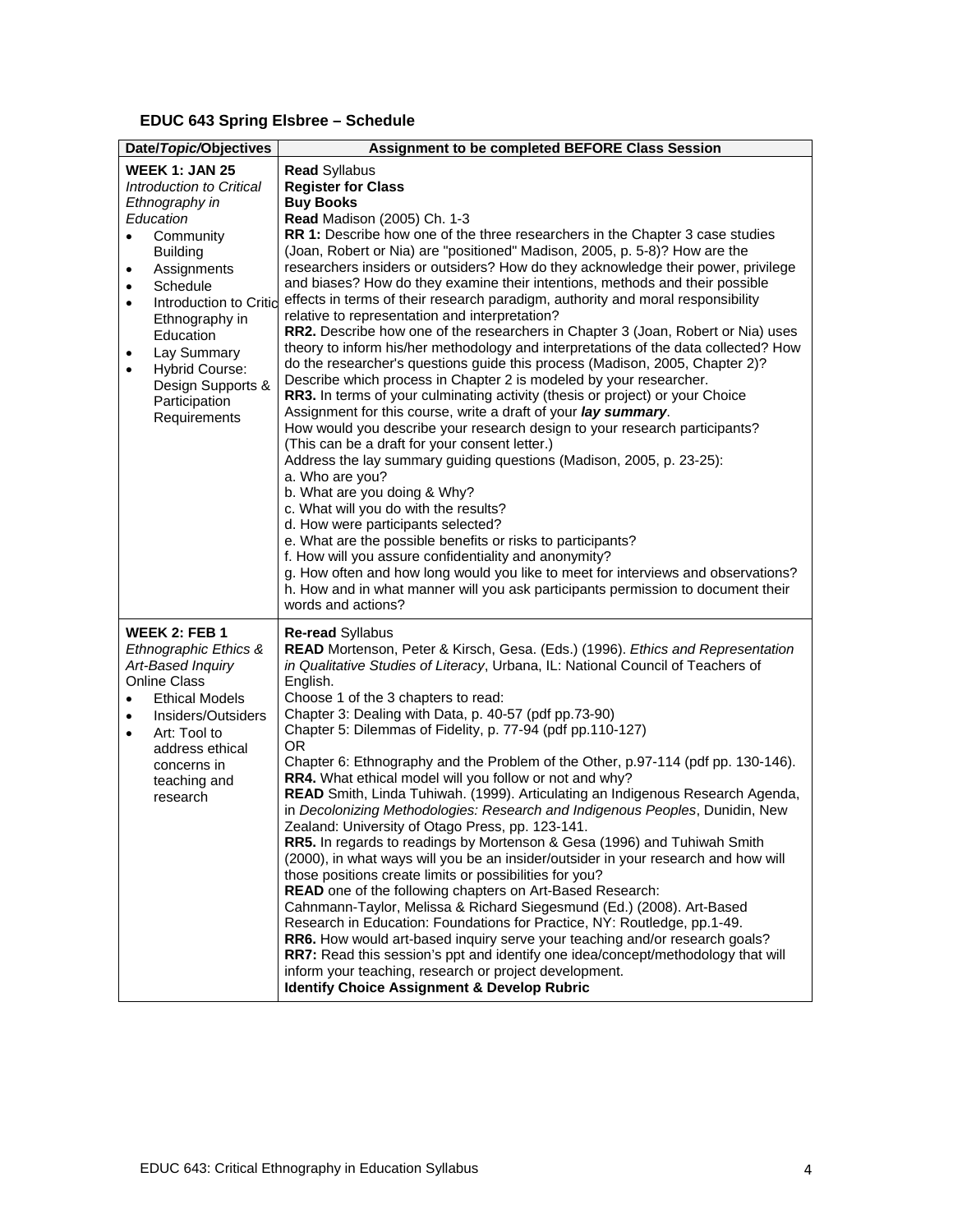| WEEK 3: FEB 8                       | <b>Read/Explore</b> Textual Art Ethnography Representations                                                                                   |
|-------------------------------------|-----------------------------------------------------------------------------------------------------------------------------------------------|
| Textual Art Based                   | 1. Lather, P.A. (1999). Drawing the line at angels: Working the ruins of feminist                                                             |
| Inquiry & Action<br>Research        | ethnography. In E. St. Pierre & E. Pillow (Eds.), Working the ruins: Feminist<br>Poststructural Theory and Methods in Education, pp. 284-311. |
| <b>Textual Art-Based</b>            | McKenzie, M. & Timmerman, N. (2007). Border crossings: Art research and<br>2.                                                                 |
| Inquiry                             | teaching in a web-based hypermedia project. Paper presented at American                                                                       |
| <b>Action Research</b><br>$\bullet$ | Educational Research Association.                                                                                                             |
| Choice<br>$\bullet$                 | Sleeping Fish Literary Magazine of Experimental Textual Art<br>3.                                                                             |
| Assignment                          | 4. Fidyk, A. & Wallen, J. (2008). Rebriad: Repeated Narrations, <i>Educational</i>                                                            |
|                                     | Insights, 12(1).                                                                                                                              |
|                                     | <b>Billboard Text Art</b><br>5.                                                                                                               |
|                                     | 6. Textual Art Images                                                                                                                         |
|                                     | 7. Hypertext & Hypermedia Resources and Bibliography                                                                                          |
|                                     | Wordle<br>8.                                                                                                                                  |
|                                     | <b>RR8:</b> Read and explore the art-based methodologies, examples and resources.                                                             |
|                                     | Create one of the following:                                                                                                                  |
|                                     | 1. Lesson plan using the art methodology in your classroom<br>2. Plan for using the art-based methodology in your research                    |
|                                     | 3. Art displaying your research data                                                                                                          |
|                                     | <b>Read</b> 3 of the Action Research Articles or Resources:                                                                                   |
|                                     | 1. Action Research Booklet                                                                                                                    |
|                                     | 2. BTSA Induction Supports                                                                                                                    |
|                                     | 3. Hubbard, R.S. & Power, B.M. (1999). Living the Questions: A guide for teacher-<br>researchers. NY: Stenhouse.                              |
|                                     | 4. Nora, J. (1999). Dissecting My Classroom: A teacher experiments with action<br>research, Voices from the Field.                            |
|                                     | 5. Action Research Resource Website                                                                                                           |
|                                     | 6. Action Research Methodology                                                                                                                |
|                                     | 7. Teacher Researcher                                                                                                                         |
|                                     | 8. Action Research Websites                                                                                                                   |
|                                     | RR 9: How can action research inform your work in education, thesis or project?                                                               |
|                                     | Bring an Outline of your Choice Assignment.                                                                                                   |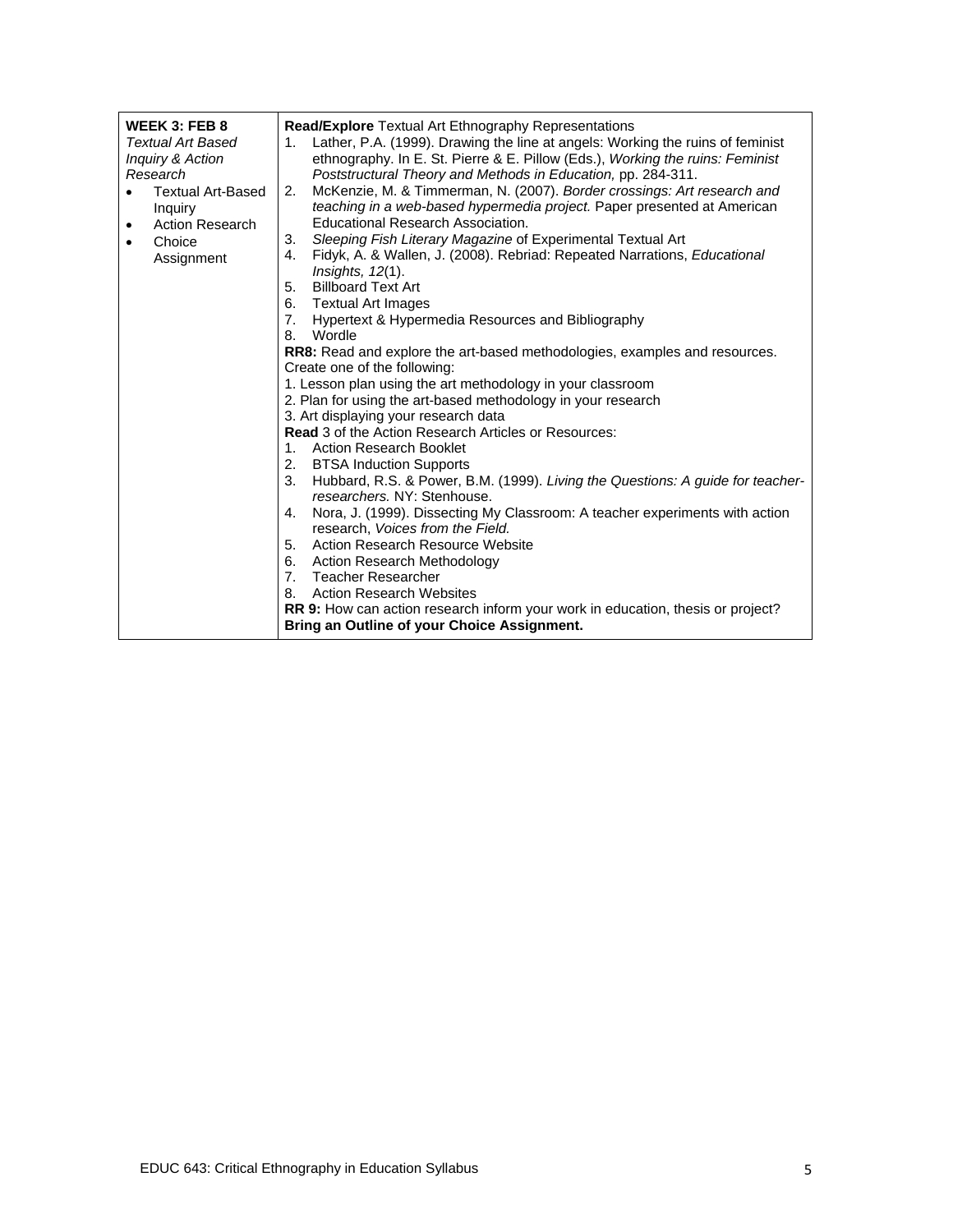| <b>WEEK 4: FEB 15</b>        | <b>Read/Explore</b> Fiction As Art-Based Inquiry Resources                                                                                               |
|------------------------------|----------------------------------------------------------------------------------------------------------------------------------------------------------|
| <b>Fiction Art-Based</b>     | deFreitas, Bad Intentions - Using Fiction<br>1.                                                                                                          |
| <i>Inquiry:</i> Online Class | 2.<br>SuperSticks Vs. Nerds: Storytelling as Research Dissemination                                                                                      |
| <b>Fiction Art-Based</b>     | 3.<br>Sherman Alexie's Fiction & Website                                                                                                                 |
| Inquiry to Inform            | Spiegelman's Maus / & //<br>4.                                                                                                                           |
| Teaching & MA                | 5. Persepolis                                                                                                                                            |
| Choice<br>$\bullet$          | 6. Pedro & Me                                                                                                                                            |
| Assignment                   | RR 10: Based on Fiction As Arts-Based Inquiry Readings, create one of the<br>following:                                                                  |
|                              | 1. Lesson plan using the art methodology in your classroom                                                                                               |
|                              | 2. Plan for using the art-based methodology in your research                                                                                             |
|                              | 3. Art displaying your research data                                                                                                                     |
|                              | RR11: Choose one of the following to read, what methodological strategies will you                                                                       |
|                              | incorporate in your work and why?                                                                                                                        |
|                              | 1. Garson, G.D. (2002, 2008). Case Study Website, Retrieved from                                                                                         |
|                              | http://faculty.chass.ncsu.edu/garson/PA765/cases.htm                                                                                                     |
|                              | 2. Green, J.L., Dixon, C.N. & Zaharick, A. (2003). Ethnography (Observations) as a                                                                       |
|                              | Logic of Inquiry In James Flood's Handbook of Research on Teaching English                                                                               |
|                              | Language Arts, Mahwah, NJ: Lawrence Erlbaum Associates, International Reading                                                                            |
|                              | Association, National Council of Teachers of English, pp. 201-224.<br>3. Weber, S. (2008). Visual Images in Research, in J. G. Knowles & Ardra L. Cole's |
|                              | Handbook of the Arts in Qualitative Research: Perspectives, Methodologies,                                                                               |
|                              | Examples. LA: Sage, pp. 41-53.                                                                                                                           |
|                              | 4. Cole, A.J. & Knowles, J.G. (2008). Arts-Informed Research in J. G. Knowles &                                                                          |
|                              | Ardra L. Cole's Handbook of the Arts in Qualitative Research: Perspectives,                                                                              |
|                              | Methodologies, Examples. LA: Sage, pp. 55-70.                                                                                                            |
|                              | 5. Finley, S. (2008). Arts-Based Research, in J. G. Knowles & Ardra L. Cole's                                                                            |
|                              | Handbook of the Arts in Qualitative Research: Perspectives, Methodologies,                                                                               |
|                              | Examples. LA: Sage, pp. 71-81.                                                                                                                           |
|                              | 6. Banks, S. (2008). Writing as Theory: In Defense of Fiction, in J. G. Knowles &                                                                        |
|                              | Ardra L. Cole's Handbook of the Arts in Qualitative Research: Perspectives,                                                                              |
|                              | Methodologies, Examples. LA: Sage, pp. 155-166.                                                                                                          |
|                              | 7. Rahn, J. (2008). Digital Content: Video as Research. in J. G. Knowles & Ardra L.                                                                      |
|                              | Cole's Handbook of the Arts in Qualitative Research: Perspectives, Methodologies,                                                                        |
|                              | Examples. LA: Sage, pp. 299-312.<br>Email your Choice Assignment and Rubric to Peer Writing Partner.                                                     |
|                              |                                                                                                                                                          |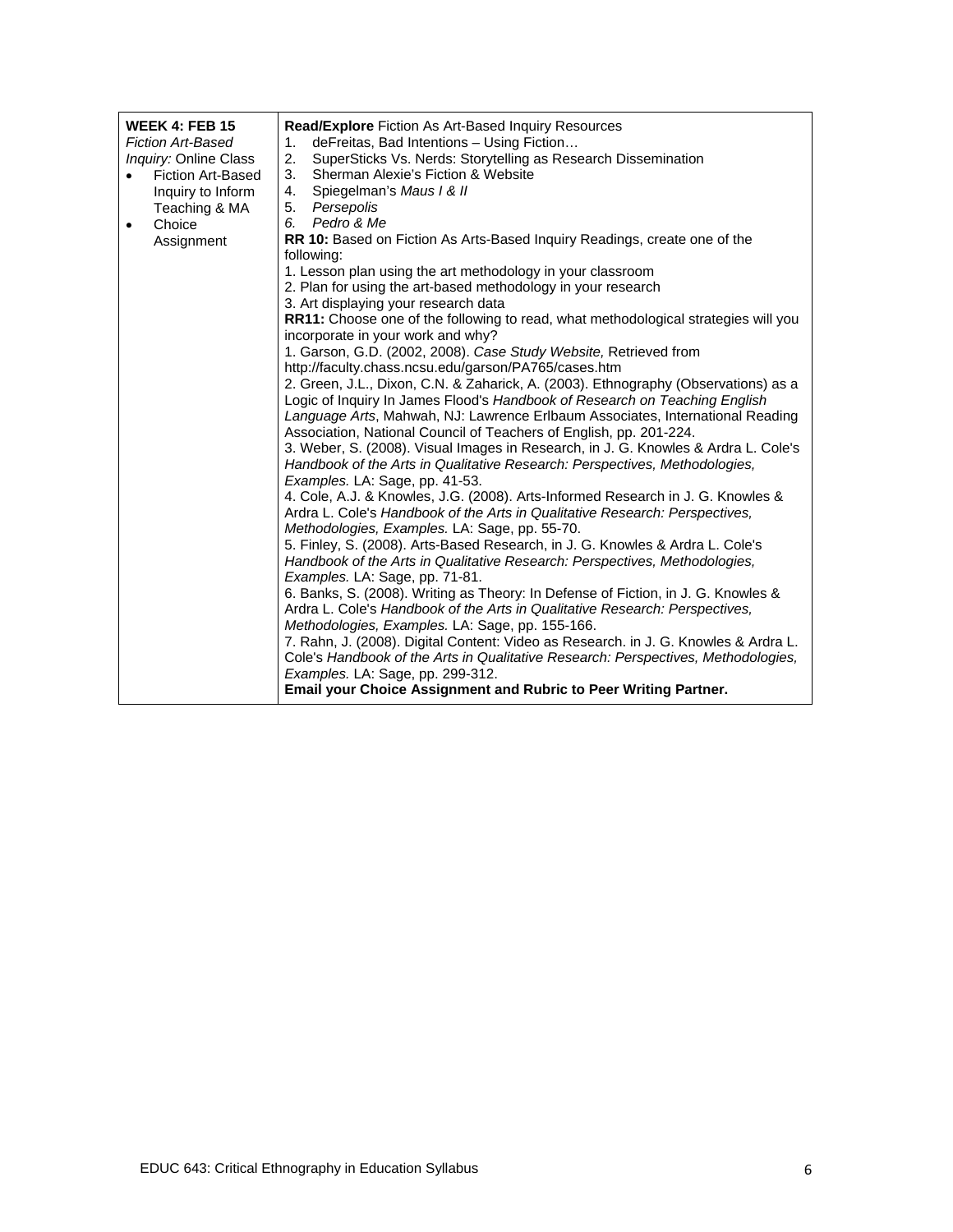| <b>WEEK 5: FEB 22</b><br>2-D & 3-D Art-Based<br><b>Inquiry &amp; Peer Review</b><br>of Choice Assignment<br>2-D & 3-D Art-<br>$\bullet$<br>Based Inquiry to<br>Inform Teaching &<br>MA<br>Peer Review<br>$\bullet$ | Read/Explore 2-D & 3-D Art-Based Inquiry<br>Triggs et al. (2008). Educational arts research as aesthetic politics.<br>1.<br>Irwin & Fels. (2008). Slow Fuse: Revisiting Arts-Based Research, Educational<br>2.<br>Insights, $12(2)$ .<br>3.<br>DeJean (2008). Picture This, Multicultural Perspectives, 10(2).<br>Golden & Elbaz-Luwisch. (2007). Exhibiting Lives, Teacher Education 18(4).<br>4.<br>McDermott. (2002). Collaging Pre-Service Teacher Identity, Teacher Education<br>5.<br>Quarterly, 29(4).<br>Trent. (2002). Dreams as Data, Teacher Education, 29(4).<br>6.<br>7. A/r/tography Examples & website<br>8. AIDS NAMES Quilt Project<br>Invisible People<br>9.<br>RR 12: Based on 2-D & 3-D Art As Arts-Based Inquiry Readings, create one of the<br>following:<br>1. Lesson plan using the art methodology in your classroom<br>2. Plan for using the art-based methodology in your research<br>3. Art displaying your research data<br>READ Madison, D.Soyini. (2005). Critical Ethnography. Chapter 4-6, p. 79-148.<br>Chapter 4: Ethics, pp. 79-108<br>Chapter 5: Methods & Ethics, p. 109-130<br>Chapter 6: Methods & Applications, p. 131-148<br>RR13. Describe how one of the researchers (Joan, Robert or Nia) used ethical<br>methods? Give examples from Chapter 4 or 5. Label your examples with the names<br>given in Ch 4 & 5.<br><b>RR14.</b> How would specific ethical dilemmas change from one case study to the<br>next? How would Joan's concern to sensationalize her consultants also be a factor<br>for Robert? How would Nia's concern for public policy be a concern for Robert and<br>Joan? How would the effects be discretely different in each project? (Madison,<br>2005, p. 147 #2)<br>RR15: How can art and art-based research be used to address ethical concerns?<br>Read Your Peers' Choice Assignment.<br>Write Peer Review using Feedback Sheets. Deliver to peer in class. |
|--------------------------------------------------------------------------------------------------------------------------------------------------------------------------------------------------------------------|---------------------------------------------------------------------------------------------------------------------------------------------------------------------------------------------------------------------------------------------------------------------------------------------------------------------------------------------------------------------------------------------------------------------------------------------------------------------------------------------------------------------------------------------------------------------------------------------------------------------------------------------------------------------------------------------------------------------------------------------------------------------------------------------------------------------------------------------------------------------------------------------------------------------------------------------------------------------------------------------------------------------------------------------------------------------------------------------------------------------------------------------------------------------------------------------------------------------------------------------------------------------------------------------------------------------------------------------------------------------------------------------------------------------------------------------------------------------------------------------------------------------------------------------------------------------------------------------------------------------------------------------------------------------------------------------------------------------------------------------------------------------------------------------------------------------------------------------------------------------------------------------------------------------------------|
| <b>WEEK 6: FEB 29</b><br>Photo Essay & Video<br>As Art-Based Inquiry<br><b>Online Class</b><br>Photo Essay As<br>$\bullet$<br>Arts-Based Inquiry<br>Video As Arts-<br>$\bullet$<br><b>Based Inquiry</b>            | <b>Read/Explore</b> Photo Essay & Video Art-Based Inquiry<br>DeJean (2008). Picture This, Multicultural Perspectives, 10(2).<br>1.<br>2.<br>Fine, M. (2004). Echoes of Brown.<br>3.<br>Hello Neighbor Project<br>4. Oxford Project<br>5. Coco Fusco Researcher/Artist<br>6. Laramie Project<br>7. We Can Be Heroes<br>8. Summer Heights High<br>9.<br><b>Toughest Girl Alive</b><br>10. The Class<br>11. Holiday, R. (2000). We've Been Framed, The Editorial Board of the<br>Sociological Review.<br>12. Kindon, S. (2003). Participatory Video in Geographic Research.<br>13. Pink, S. (2001). More Visualising, more methodologies: On video, reflexivity<br>and qualitative research.<br>14. Welcome to Tijuana: The Documentary<br>15. POV: Point of View Documentary<br>16. Documentary Film Resources<br>RR 16: Based on Photo Essay and Video Art As Arts-Based Inquiry Readings,<br>create one of the following:<br>1. Lesson plan using the art methodology in your classroom<br>2. Plan for using the art-based methodology in your research<br>3. Art displaying your research data                                                                                                                                                                                                                                                                                                                                                                                                                                                                                                                                                                                                                                                                                                                                                                                                                                 |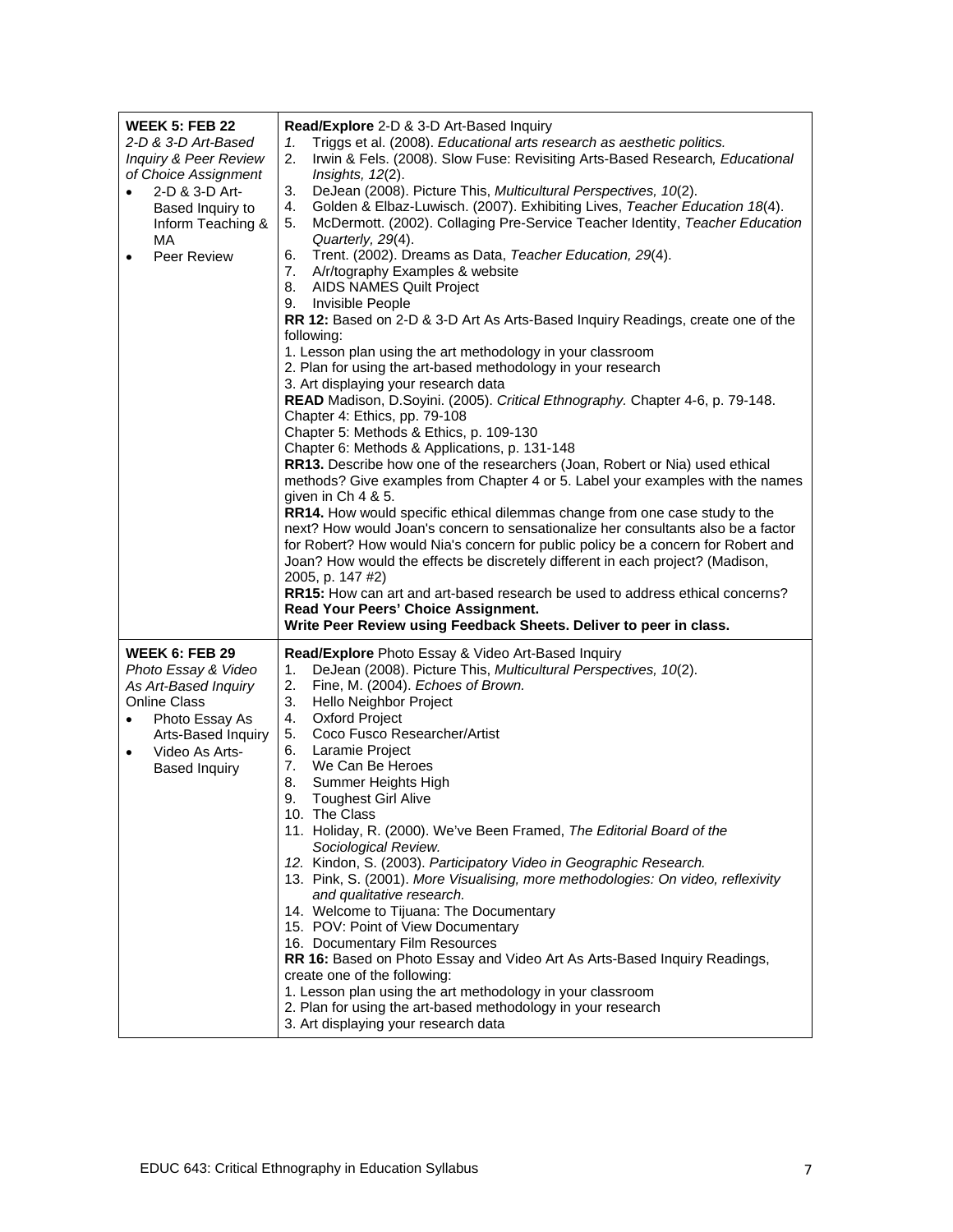| <b>WEEK 7: MAR 7</b><br>Acting As Art-Based<br><i>Inquiry</i><br>Acting As Art-<br>$\bullet$<br>Based Inquiry to<br>Inform Teaching &<br>МA<br>Evaluating<br>$\bullet$<br>Ethnography<br>Develop Group<br>Ethnographic<br>Research Plan                                                                                                                | Read/Explore Acting As Art-Based Inquiry<br>Conquergood, D. (2003). Performing as a Moral Act: Ethical Dimensions of the<br>1.<br>Ethnography of Performance.<br>2.<br>Richardson, L. (2003). Writing: A Method of Inquiry.<br>Garolan, C.R. (2002). Performing Pedagogy of Endurance, Teacher Education,<br>3.<br>$29(4)$ .<br>4. Anna Devere Smith: Researcher/Actor/Play Write<br>RR 17: Based on 2-D & 3-D Art As Arts-Based Inquiry Readings, create one of the<br>following:<br>1. Lesson plan using the art methodology in your classroom<br>2. Plan for using the art-based methodology in your research<br>3. Art displaying your research data<br>RR18: Read Richardson, L. (2000). Evaluating Ethnography, Qualitative Inquiry,<br>6(2). How will this article inform your research?<br>Ethnographic Research Plan (Data Collection, Coding, & Analysis)                                                                                                                                                                                                                                                                                                                                                                                                                                                                                                                                                                                                                                                                                                                                                                                                                                                                                                                                                                                                                                              |
|--------------------------------------------------------------------------------------------------------------------------------------------------------------------------------------------------------------------------------------------------------------------------------------------------------------------------------------------------------|------------------------------------------------------------------------------------------------------------------------------------------------------------------------------------------------------------------------------------------------------------------------------------------------------------------------------------------------------------------------------------------------------------------------------------------------------------------------------------------------------------------------------------------------------------------------------------------------------------------------------------------------------------------------------------------------------------------------------------------------------------------------------------------------------------------------------------------------------------------------------------------------------------------------------------------------------------------------------------------------------------------------------------------------------------------------------------------------------------------------------------------------------------------------------------------------------------------------------------------------------------------------------------------------------------------------------------------------------------------------------------------------------------------------------------------------------------------------------------------------------------------------------------------------------------------------------------------------------------------------------------------------------------------------------------------------------------------------------------------------------------------------------------------------------------------------------------------------------------------------------------------------------------------|
| <b>WEEK 8: MAR 14</b><br>Ethnographic<br>Research Data<br>Collection<br><b>Online Class</b><br>Ethnography as a<br>Performance<br>Paradigm<br>TODD: Time,<br>$\bullet$<br>Organization,<br>Deep Discipline<br>Conduct your<br>$\bullet$<br>Research (Collect<br>Raw Data, Write<br>up Notes, Create<br>Art)<br>Choice<br>$\bullet$<br>Assignment Draft | <b>Read Madison (2005) Ch 7-9</b><br>Chapter 7: Performance<br>Chapter 8: Writing<br>Chapter 9: Case Studies<br>RR19. In terms of Madison, 2012, Chapter 7: Performance, what is the value of<br>understanding ethnography through a performance paradigm?<br>RR20.In terms of Madison, 2012, Chapter 8: Writing how will you use TODD (time,<br>organization, & deep discipline) in your writing plan and implementation?<br>Time: What time will you set aside each week? How will you build it into your routine<br>and not let other things take priority? What strategies will you employ to say no to<br>other things? (Choose the rocks over the jellybeans!)<br>Organization: How will you organize to make the best use of your time? What will<br>your muse map look like? How will you use this weekly?<br>Deep Discipline: What is the inner purpose that motivates you to choose writing<br>over other activities? What are you willing to sacrifice to accomplish your research<br>and writing goals? (What jellybeans are you willing to discard?)<br>RR21. In terms of Madison, 2012, Chapter 9: Case Studies, describe one of the<br>researcher's (Joan, Robert or Nia) application of the performance paradigm?<br><b>Ethnographic Observation Due</b><br>Plan with your research team (1-2 people) how you will conduct your<br>1.<br>ethnography.<br>2.<br>Conduct your ethnographic research with your team.<br>Collect and organize your raw data.<br>3.<br>Write up notes on your data collection process.<br>4.<br>Write up ethnography memos - notes that you want to use as data.<br>5.<br>Write up notes on your initial analysis, ideas for coding, what is missing<br>6.<br>Write up questions that come to mind in initial analysis.<br>7.<br>8.<br>Use art to help you analyze your data (Wordle, drawings, collage, video)<br><b>Choice Assignment &amp; Rubric Due to Peer.</b> |
| <b>WEEK 9: MAR 21</b><br><b>CSUSM Spring Break</b>                                                                                                                                                                                                                                                                                                     | No Cass, No Readings, No Assignments.<br><b>ENJOY YOUR BREAK!!!</b>                                                                                                                                                                                                                                                                                                                                                                                                                                                                                                                                                                                                                                                                                                                                                                                                                                                                                                                                                                                                                                                                                                                                                                                                                                                                                                                                                                                                                                                                                                                                                                                                                                                                                                                                                                                                                                              |
| <b>WEEK 10: MAR 28</b><br>Ethnographic Coding,<br>Analysis &<br>Representation<br>Data Collection<br><b>Notes</b><br>Art Representation                                                                                                                                                                                                                | Bring to class:<br>1. Your raw ethnographic research data<br>2. Notes you wrote about your initial analysis<br>3. Art you created with initial analysis (Wordle, Drawings, Photography, Collage<br>Materials )<br>4. Art tools for representation<br>In class you will have time to do more analysis and begin to create an art<br>representation of your findings. Your complete art work to represent your<br>ethnographic research is due online Week 11.<br>Read your Peer's Choice Assignment.<br>Bring the Feedback for your Peer's Choice Assignment.                                                                                                                                                                                                                                                                                                                                                                                                                                                                                                                                                                                                                                                                                                                                                                                                                                                                                                                                                                                                                                                                                                                                                                                                                                                                                                                                                     |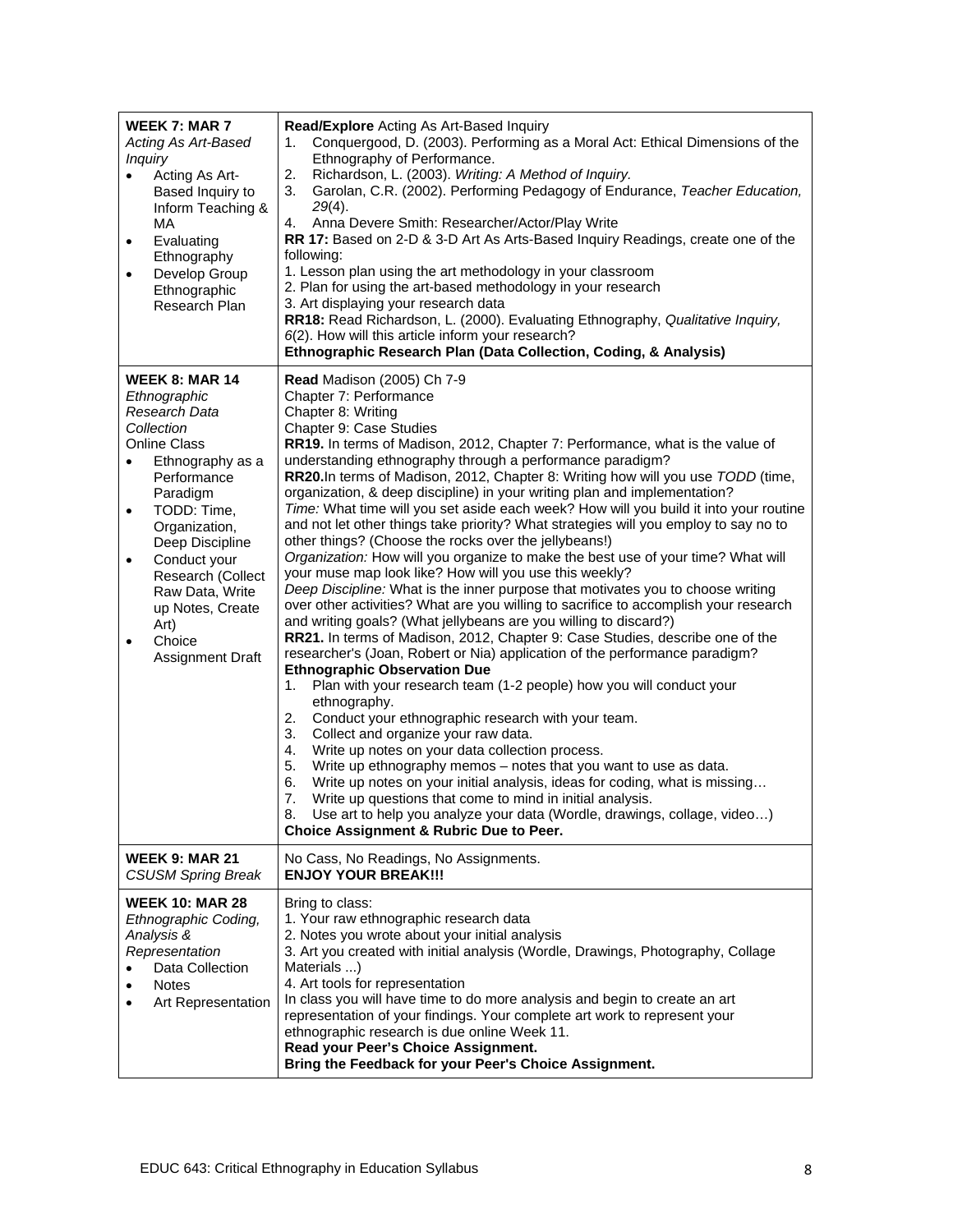| <b>WEEK 11: APR 4</b><br>Ethnographic<br>Research Art<br><b>Online Class</b><br><b>Disseminate</b><br>$\bullet$<br>Findings as Art<br><b>Review Peer's</b><br>$\bullet$<br>Research Art                       | Look at the sample art work by previous students.<br>Read one chapter in the Beyerbach, B. & Davis, R. D. (eds.) (2011). Activist Art in<br>Social Justice Pedagogy: Engaging Students in Global Issues through the Arts, NY:<br>Peter Lang.<br>Beyerbach, B. (2011). Social Justice Education Through the Arts (Chapter 1)<br>1.<br>Kibbey, J.S. (2011). Media Literacy and Social Justice in a Visual World,<br>2.<br>(Chapter 4)<br>3.<br>Parsons, D. (2011). Photography and Social Justice: Preservice Teachers and<br>the Ocularized, Urban Other (Chapter 6)<br>Norland, et.al. (2011). Activist Art and Pedagogy (Chapter 10)<br>4.<br>Clark, P.E., Mejias, U.A., Cavana, P., Herson, D. & Strong, S.M. (2011).<br>5.<br>Interactive Social Media and the Art of Storytelling: Social Justice Through<br>Osw3go.net 2010: Racism on Campus (Chapter 12),<br>Beyerbach, B. & Ramalho, T. (2011). Activists Art in Social Justice Pedagogy<br>6.<br>(Chapter 15)<br>By Monday, post your art you created to represent the ethnographic research you<br>conducted.<br>RR22: By Wednesday, explore the other art representations posted and comment<br>on at least 3 referencing one of the chapters. |
|---------------------------------------------------------------------------------------------------------------------------------------------------------------------------------------------------------------|-----------------------------------------------------------------------------------------------------------------------------------------------------------------------------------------------------------------------------------------------------------------------------------------------------------------------------------------------------------------------------------------------------------------------------------------------------------------------------------------------------------------------------------------------------------------------------------------------------------------------------------------------------------------------------------------------------------------------------------------------------------------------------------------------------------------------------------------------------------------------------------------------------------------------------------------------------------------------------------------------------------------------------------------------------------------------------------------------------------------------------------------------------------------------------------------------------------|
| <b>WEEK 12: APR 11</b><br>Arts-Based Research<br><b>Poster Session</b><br><b>Disseminate</b><br>Findings<br><b>Practice Poster</b><br>$\bullet$<br>Session<br>Decide on Week<br>$\bullet$<br>14 Topic & Goals | <b>Poster Presentation</b><br><b>RR23: Presentation Rubric (Group)</b><br>RR24: Reflection Sheet (Individual)<br><b>RR25: Poster Presentation Feedback Sheets</b>                                                                                                                                                                                                                                                                                                                                                                                                                                                                                                                                                                                                                                                                                                                                                                                                                                                                                                                                                                                                                                         |
| <b>WEEK 13: APR 18</b><br>Ethnographic Art<br><b>Methods</b><br><b>Online Class</b><br>Apply Arts-Based<br>Inquiry to<br>Culminating<br>Activity                                                              | Read Knowles, J.G. & Promislow, S. (2008). Using arts to create a thesis or<br>dissertation, in J.G. Knowles & A.L. Cole (Eds.), Handbook of the Arts in Qualitative<br>Research: Perspectives, Methodologies, Examples, LA: Sage, pp. 511-525.<br>RR 26: How can arts-based research inform your culminating activity (thesis or<br>project)?<br><b>RR27:</b> Outline the steps you will take to use art in your culminating activity.<br>Choice Assignment with Self-Assessed Rubric is Due to Instructor.<br><b>Extra Credit Assignment</b>                                                                                                                                                                                                                                                                                                                                                                                                                                                                                                                                                                                                                                                            |
| <b>WEEK 14: APR 25</b><br>Integrating<br>Ethnography                                                                                                                                                          | This class is dedicated to meet class needs. We will decide what will help you<br>progress in the program Week 12. As a class we will decide on the class topic and<br>goals for the class.                                                                                                                                                                                                                                                                                                                                                                                                                                                                                                                                                                                                                                                                                                                                                                                                                                                                                                                                                                                                               |
| <b>WEEK 15: MAY 2</b><br><b>MA Program Poster</b><br>Presentation                                                                                                                                             | <b>Attend MA Poster Presentation</b><br>5:30 - 7:00 pm @ Clarke Field House                                                                                                                                                                                                                                                                                                                                                                                                                                                                                                                                                                                                                                                                                                                                                                                                                                                                                                                                                                                                                                                                                                                               |
| <b>WEEK 16: MAY 9</b><br>Course Closure<br>Potluck<br>Celebration<br>Course Review<br><b>Next Steps</b><br>$\bullet$<br>Appreciation<br>Evaluations                                                           | Bring a potluck dish to share.<br>Read Feedback from Choice Assignment.<br>RR28: Develop an action plan for your next steps.<br>RR29: Complete the Graphic Organizer to identify what you learned this semester<br>in EDUC 643.<br>RR30: Make a list of what you have appreciated from your colleagues and this<br>class.                                                                                                                                                                                                                                                                                                                                                                                                                                                                                                                                                                                                                                                                                                                                                                                                                                                                                 |

Although this schedule & syllabus have been carefully planned, either may require modification in response to needs.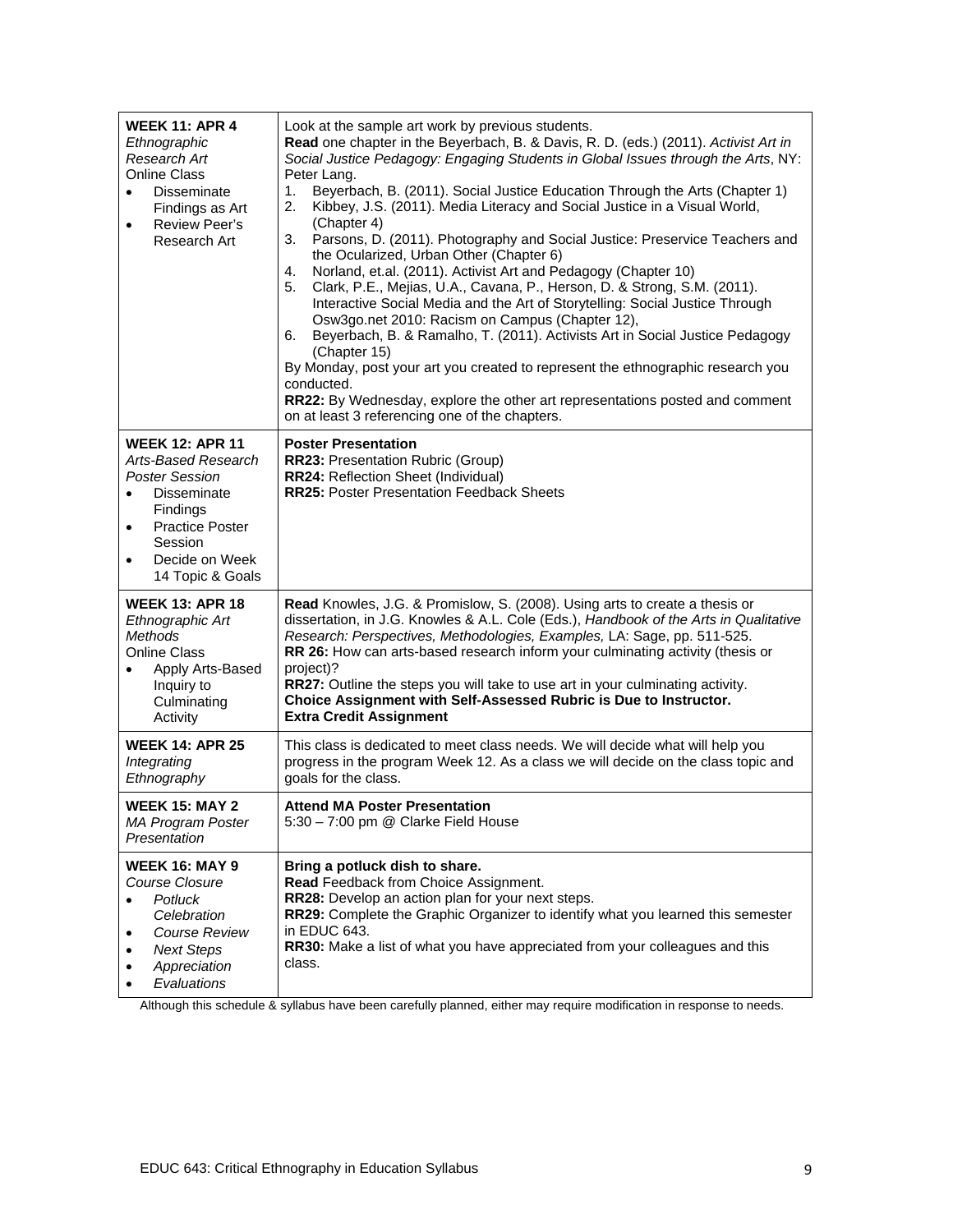# **SCHOOL OF EDUCATION SYLLABUS INFORMATION**

### **Attendance Policy**

Due to the interactive nature of courses in the School, and the value placed on the contributions of every student, **students are expected to prepare for, attend, and participate in all classes**. Students will be allowed one missed class with no consequences. For extenuating circumstances contact the instructors **before** class is missed, and make arrangements to make up what was missed. According to the School of Education Attendance Policy, at minimum, a student **must attend more than 80% of class time**, or s/he may not receive a passing grade for the course. Any additional absences will reduce a student's grade by 10 points (one full grade). For example, if a student earns  $95%$  and is absent 3 times =  $95 - 2(10) = 75$  points = C. A student may make up one absence. **Notification of absence does not warrant an excuse.** 

The following individual penalties will be assessed for absences:

- **Half credit for any late assignments** turned in within one week of the original due date.
- **No assignments will be accepted after one week.**
- **No credit** for the intermediate assessment for that absent day work (reading responses, roleplays, presentations…)
- *3 points will be deducted for each hour absence or portion of an hour absence; this includes tardiness and early departures.*
- **1 make up assignment** will be accepted for a three-hour (or portion of 3 hours) absence. The maximum points that can be made up is 9 points, 3 points for each of the three hours. Make up assignments are due within one week of absence.
- The extra credit assignment is available for students that have only missed 1 class sessions and the extra credit assignment is due Session 13 (April  $20<sup>th</sup>$ ).

#### **Students with Disabilities Requiring Reasonable Accommodations**

Students with disabilities who require reasonable accommodations must be approved for services by providing appropriate and recent documentation to the Office of Disable Student Services (DSS). This office is located in Craven Hall 4300, and can be contacted by phone at (760) 750 4905, or TTY (760) 750-4909. Students authorized by DSS to receive reasonable accommodations should meet with their instructor during office hours or, in order to ensure confidentiality, in a more private setting.

## **All University Writing Requirement**

This course requires you to write 2500 words for your reading responses, ethnographic observation and ethnography in progress.

## **CSUSM Academic Honesty Policy**

"Students will be expected to adhere to standards of academic honesty and integrity, as outlined in the Student Academic Honesty Policy. All written work and oral presentation assignments must be original work. All ideas/materials that are borrowed from other sources must have appropriate references to the original sources. Any quoted material should give credit to the source and be punctuated with quotation marks.

Students are responsible for honest completion of their work including examinations. There will be no tolerance for infractions. If you believe there has been an infraction by someone in the class, please bring it to the instructor's attention. The instructor reserves the right to discipline any student for academic dishonesty in accordance with the general rules and regulations of the university. Disciplinary action may include the lowering of grades and/or the assignment of a failing grade for an exam, assignment, or the class as a whole."

Incidents of Academic Dishonesty will be reported to the Dean of Students. Sanctions at the University level may include suspension or expulsion from the University.